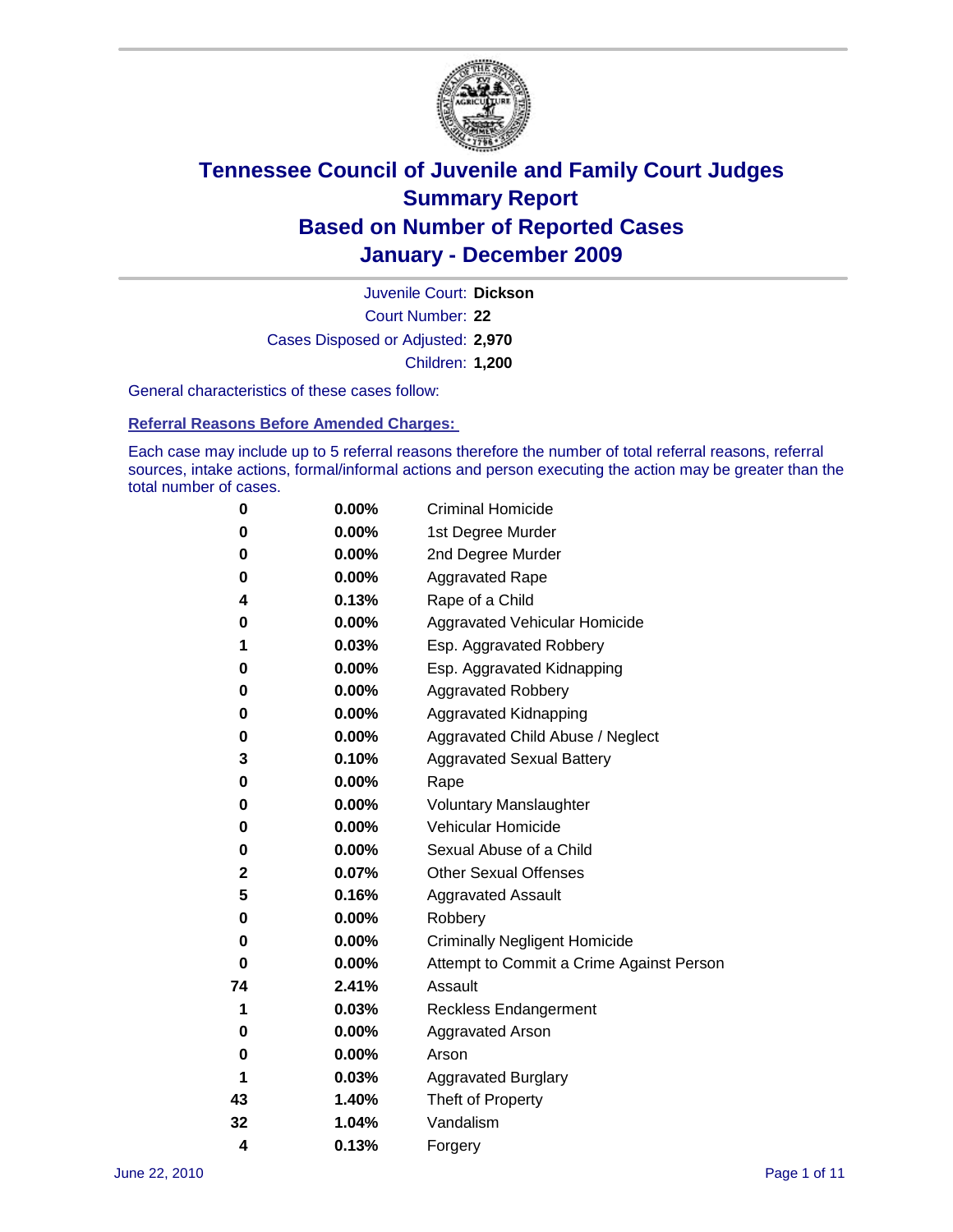

Court Number: **22** Juvenile Court: **Dickson** Cases Disposed or Adjusted: **2,970** Children: **1,200**

#### **Referral Reasons Before Amended Charges:**

Each case may include up to 5 referral reasons therefore the number of total referral reasons, referral sources, intake actions, formal/informal actions and person executing the action may be greater than the total number of cases.

| $\pmb{0}$   | 0.00%    | <b>Worthless Checks</b>                                     |
|-------------|----------|-------------------------------------------------------------|
| 2           | 0.07%    | Illegal Possession / Fraudulent Use of Credit / Debit Cards |
| 2           | 0.07%    | <b>Burglary</b>                                             |
| 1           | 0.03%    | Unauthorized Use of a Vehicle                               |
| 0           | $0.00\%$ | <b>Cruelty to Animals</b>                                   |
| 1           | 0.03%    | Sale of Controlled Substances                               |
| 1           | 0.03%    | <b>Other Drug Offenses</b>                                  |
| 32          | 1.04%    | Possession of Controlled Substances                         |
| 0           | $0.00\%$ | <b>Criminal Attempt</b>                                     |
| 1           | 0.03%    | Carrying Weapons on School Property                         |
| 1           | 0.03%    | Unlawful Carrying / Possession of a Weapon                  |
| 5           | 0.16%    | <b>Evading Arrest</b>                                       |
| 19          | 0.62%    | Escape                                                      |
| 4           | 0.13%    | Driving Under Influence (DUI)                               |
| 47          | 1.53%    | Possession / Consumption of Alcohol                         |
| $\mathbf 2$ | 0.07%    | Resisting Stop, Frisk, Halt, Arrest or Search               |
| 0           | $0.00\%$ | <b>Aggravated Criminal Trespass</b>                         |
| 2           | 0.07%    | Harassment                                                  |
| 0           | 0.00%    | Failure to Appear                                           |
| 6           | 0.20%    | Filing a False Police Report                                |
| $\bf{0}$    | 0.00%    | Criminal Impersonation                                      |
| 15          | 0.49%    | <b>Disorderly Conduct</b>                                   |
| 1           | 0.03%    | <b>Criminal Trespass</b>                                    |
| 7           | 0.23%    | Public Intoxication                                         |
| 0           | $0.00\%$ | Gambling                                                    |
| 148         | 4.82%    | <b>Traffic</b>                                              |
| 0           | $0.00\%$ | Local Ordinances                                            |
| 1           | 0.03%    | Violation of Wildlife Regulations                           |
| 3           | 0.10%    | Contempt of Court                                           |
| 20          | 0.65%    | Violation of Probation                                      |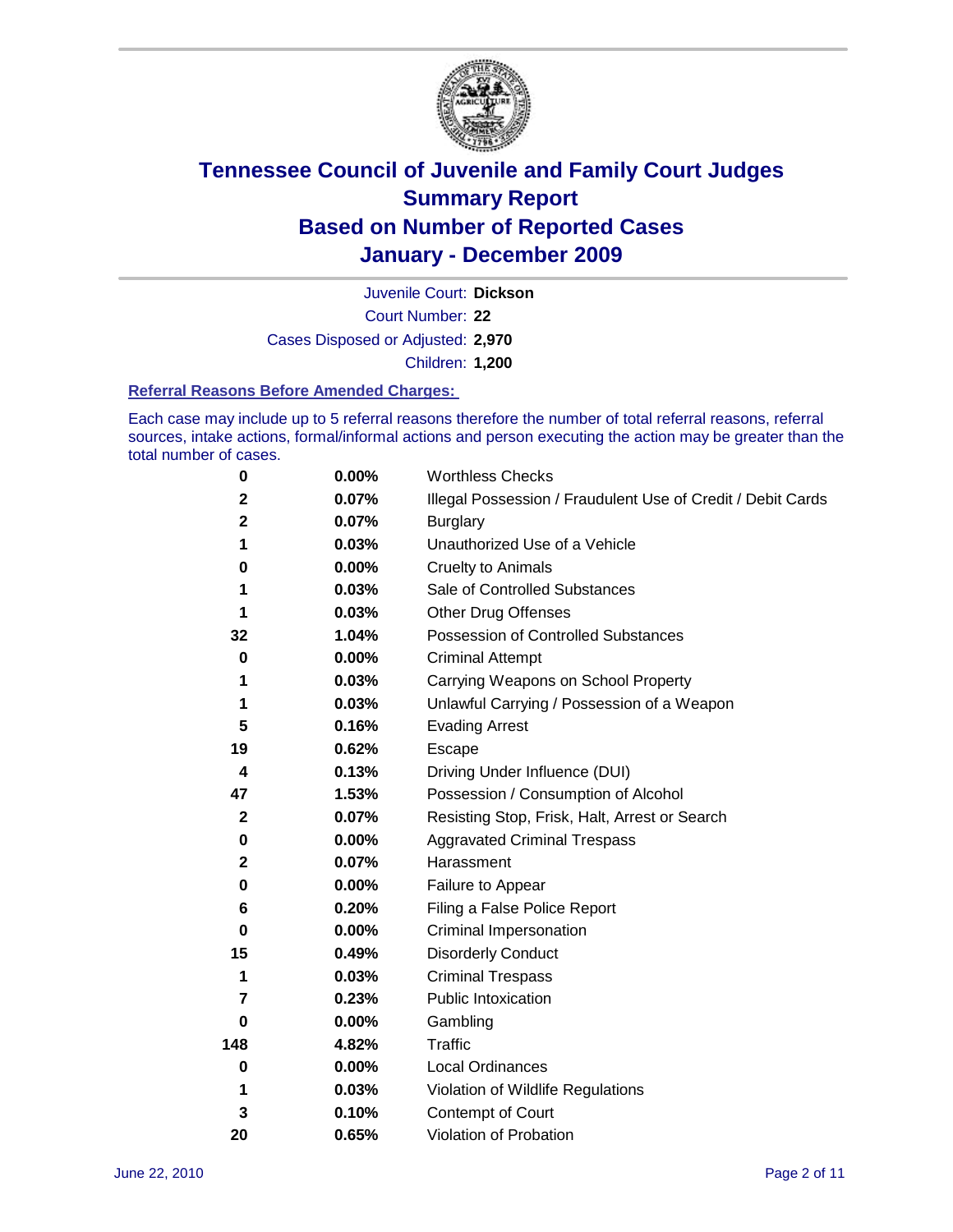

Court Number: **22** Juvenile Court: **Dickson** Cases Disposed or Adjusted: **2,970** Children: **1,200**

#### **Referral Reasons Before Amended Charges:**

Each case may include up to 5 referral reasons therefore the number of total referral reasons, referral sources, intake actions, formal/informal actions and person executing the action may be greater than the total number of cases.

| $\mathbf{2}$ | 0.07%    | Violation of Aftercare                 |
|--------------|----------|----------------------------------------|
| 33           | 1.08%    | Unruly Behavior                        |
| 40           | 1.30%    | Truancy                                |
| 28           | 0.91%    | In-State Runaway                       |
| 0            | 0.00%    | Out-of-State Runaway                   |
| 1            | 0.03%    | Possession of Tobacco Products         |
| 32           | 1.04%    | Violation of a Valid Court Order       |
| 46           | 1.50%    | Violation of Curfew                    |
| 0            | 0.00%    | Sexually Abused Child                  |
| 0            | 0.00%    | <b>Physically Abused Child</b>         |
| 58           | 1.89%    | Dependency / Neglect                   |
| 0            | 0.00%    | <b>Termination of Parental Rights</b>  |
| 0            | 0.00%    | <b>Violation of Pretrial Diversion</b> |
| 0            | 0.00%    | Violation of Informal Adjustment       |
| 1,604        | 52.26%   | <b>Judicial Review</b>                 |
| 2            | 0.07%    | <b>Administrative Review</b>           |
| 0            | $0.00\%$ | <b>Foster Care Review</b>              |
| 0            | 0.00%    | Custody                                |
| 0            | 0.00%    | Visitation                             |
| 2            | 0.07%    | Paternity / Legitimation               |
| 697          | 22.71%   | <b>Child Support</b>                   |
| 0            | 0.00%    | <b>Request for Medical Treatment</b>   |
| 0            | 0.00%    | <b>Consent to Marry</b>                |
| 33           | 1.08%    | Other                                  |
| 3,069        | 100.00%  | <b>Total Referrals</b>                 |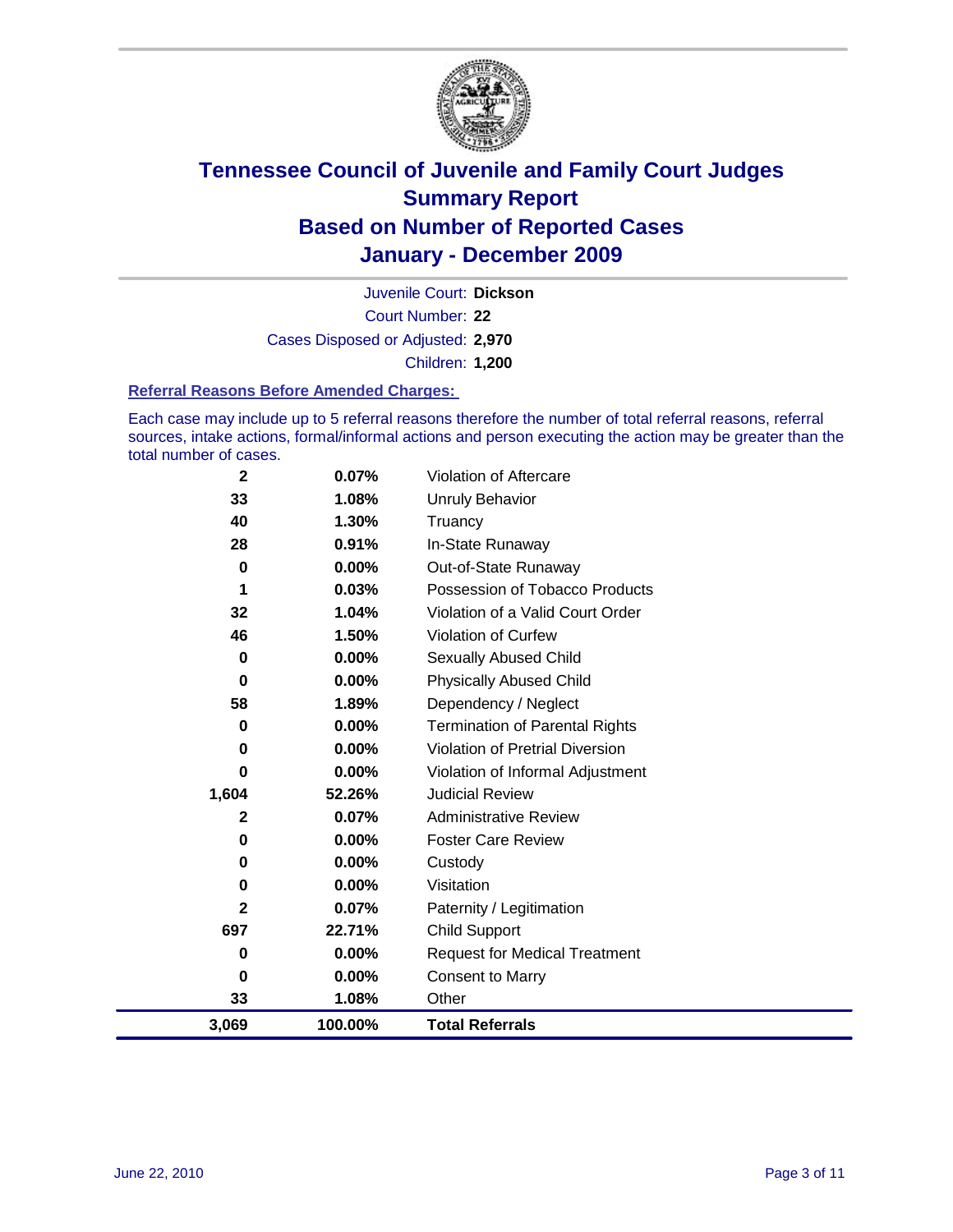

| Juvenile Court: Dickson    |                                   |                                   |  |  |
|----------------------------|-----------------------------------|-----------------------------------|--|--|
| Court Number: 22           |                                   |                                   |  |  |
|                            | Cases Disposed or Adjusted: 2,970 |                                   |  |  |
|                            |                                   | Children: 1,200                   |  |  |
| <b>Referral Sources: 1</b> |                                   |                                   |  |  |
| 531                        | 17.30%                            | Law Enforcement                   |  |  |
| 9                          | 0.29%                             | Parents                           |  |  |
| 18                         | 0.59%                             | <b>Relatives</b>                  |  |  |
| $\mathbf{2}$               | 0.07%                             | Self                              |  |  |
| 91                         | 2.97%                             | School                            |  |  |
| 0                          | 0.00%                             | <b>CSA</b>                        |  |  |
| 59                         | 1.92%                             | <b>DCS</b>                        |  |  |
| 1                          | 0.03%                             | <b>Other State Department</b>     |  |  |
| 700                        | 22.81%                            | <b>District Attorney's Office</b> |  |  |
| 1,633                      | 53.21%                            | <b>Court Staff</b>                |  |  |
| 0                          | 0.00%                             | Social Agency                     |  |  |
| 1                          | 0.03%                             | <b>Other Court</b>                |  |  |
| 24                         | 0.78%                             | Victim                            |  |  |
| 0                          | $0.00\%$                          | Child & Parent                    |  |  |
| 0                          | 0.00%                             | Hospital                          |  |  |
| 0                          | 0.00%                             | Unknown                           |  |  |
| 0                          | 0.00%                             | Other                             |  |  |
| 3,069                      | 100.00%                           | <b>Total Referral Sources</b>     |  |  |

### **Age of Child at Referral: 2**

| 1,200 | 100.00% | <b>Total Child Count</b> |
|-------|---------|--------------------------|
| 0     | 0.00%   | <b>Unknown</b>           |
| 30    | 2.50%   | Ages 19 and Over         |
| 284   | 23.67%  | Ages 17 through 18       |
| 271   | 22.58%  | Ages 15 through 16       |
| 127   | 10.58%  | Ages 13 through 14       |
| 67    | 5.58%   | Ages 11 through 12       |
| 421   | 35.08%  | Ages 10 and Under        |
|       |         |                          |

<sup>1</sup> If different than number of Referral Reasons (3069), verify accuracy of your court's data.

<sup>2</sup> One child could be counted in multiple categories, verify accuracy of your court's data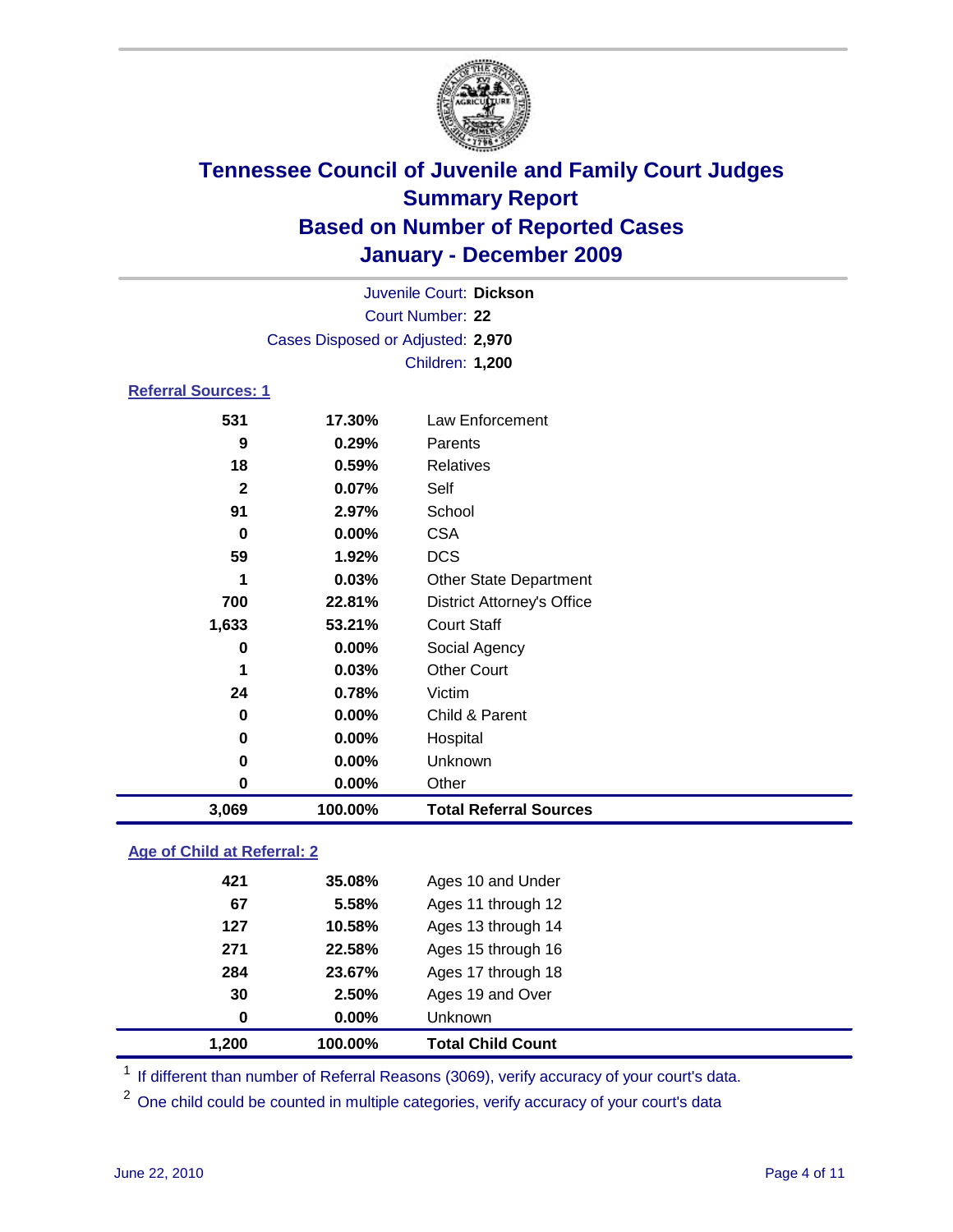

| Juvenile Court: Dickson                 |                                   |                          |  |  |  |
|-----------------------------------------|-----------------------------------|--------------------------|--|--|--|
| Court Number: 22                        |                                   |                          |  |  |  |
|                                         | Cases Disposed or Adjusted: 2,970 |                          |  |  |  |
|                                         |                                   | <b>Children: 1,200</b>   |  |  |  |
| Sex of Child: 1                         |                                   |                          |  |  |  |
| 650                                     | 54.17%                            | Male                     |  |  |  |
| 517                                     | 43.08%                            | Female                   |  |  |  |
| 33                                      | 2.75%                             | Unknown                  |  |  |  |
| 1,200                                   | 100.00%                           | <b>Total Child Count</b> |  |  |  |
| Race of Child: 1                        |                                   |                          |  |  |  |
| 792                                     | 66.00%                            | White                    |  |  |  |
| 103                                     | 8.58%                             | African American         |  |  |  |
| $\mathbf 0$                             | 0.00%                             | Native American          |  |  |  |
| $\mathbf{2}$                            | 0.17%                             | Asian                    |  |  |  |
| 40                                      | 3.33%                             | Mixed                    |  |  |  |
| 263                                     | 21.92%                            | Unknown                  |  |  |  |
| 1,200                                   | 100.00%                           | <b>Total Child Count</b> |  |  |  |
| <b>Hispanic Origin: 1</b>               |                                   |                          |  |  |  |
| 30                                      | 2.50%                             | Yes                      |  |  |  |
| 935                                     | 77.92%                            | <b>No</b>                |  |  |  |
| 235                                     | 19.58%                            | Unknown                  |  |  |  |
| 1,200                                   | 100.00%                           | <b>Total Child Count</b> |  |  |  |
| <b>School Enrollment of Children: 1</b> |                                   |                          |  |  |  |
| 810                                     | 67.50%                            | Yes                      |  |  |  |
| 331                                     | 27.58%                            | <b>No</b>                |  |  |  |
| 59                                      | 4.92%                             | Unknown                  |  |  |  |
| 1,200                                   | 100.00%                           | <b>Total Child Count</b> |  |  |  |

<sup>1</sup> One child could be counted in multiple categories, verify accuracy of your court's data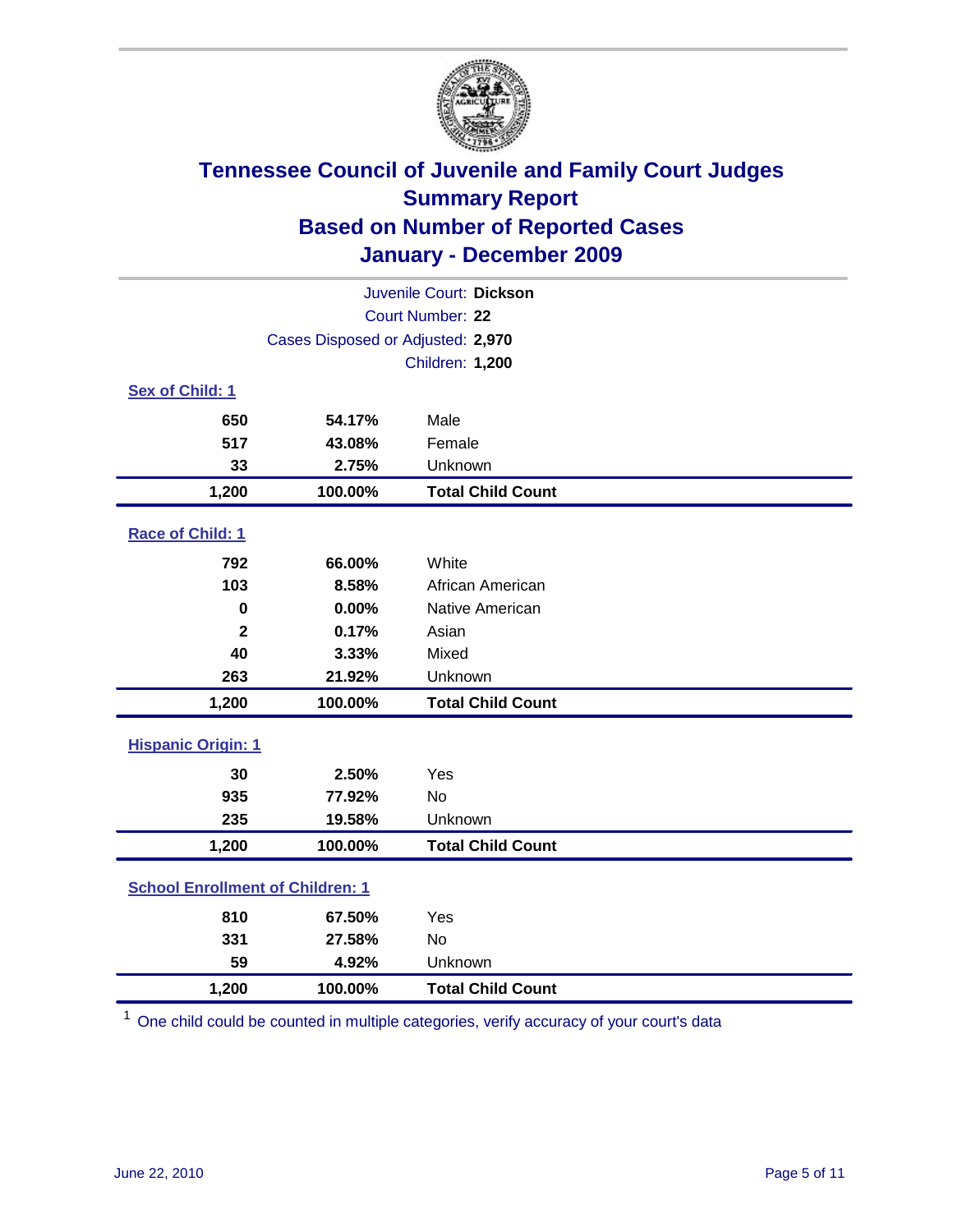

Court Number: **22** Juvenile Court: **Dickson** Cases Disposed or Adjusted: **2,970** Children: **1,200**

### **Living Arrangement of Child at Time of Referral: 1**

| 1,200 | 100.00%  | <b>Total Child Count</b>     |
|-------|----------|------------------------------|
| 1     | 0.08%    | Other                        |
| 50    | 4.17%    | <b>Unknown</b>               |
| 28    | 2.33%    | Independent                  |
| 1     | 0.08%    | In an Institution            |
| 57    | 4.75%    | In a Residential Center      |
| 3     | 0.25%    | In a Group Home              |
| 116   | $9.67\%$ | With Foster Family           |
| 1     | 0.08%    | With Adoptive Parents        |
| 196   | 16.33%   | <b>With Relatives</b>        |
| 94    | 7.83%    | With Father                  |
| 481   | 40.08%   | With Mother                  |
| 7     | 0.58%    | With Mother and Stepfather   |
| 8     | 0.67%    | With Father and Stepmother   |
| 157   | 13.08%   | With Both Biological Parents |
|       |          |                              |

### **Type of Detention: 2**

| 2.970 | 100.00%  | <b>Total Detention Count</b> |  |
|-------|----------|------------------------------|--|
| 0     | 0.00%    | Other                        |  |
| 2,870 | 96.63%   | Does Not Apply               |  |
| 5     | 0.17%    | Unknown                      |  |
| 0     | 0.00%    | <b>Psychiatric Hospital</b>  |  |
| 0     | 0.00%    | Jail - No Separation         |  |
| 0     | $0.00\%$ | Jail - Partial Separation    |  |
| 1     | 0.03%    | Jail - Complete Separation   |  |
| 80    | 2.69%    | Juvenile Detention Facility  |  |
| 14    | 0.47%    | Non-Secure Placement         |  |
|       |          |                              |  |

<sup>1</sup> One child could be counted in multiple categories, verify accuracy of your court's data

<sup>2</sup> If different than number of Cases (2970) verify accuracy of your court's data.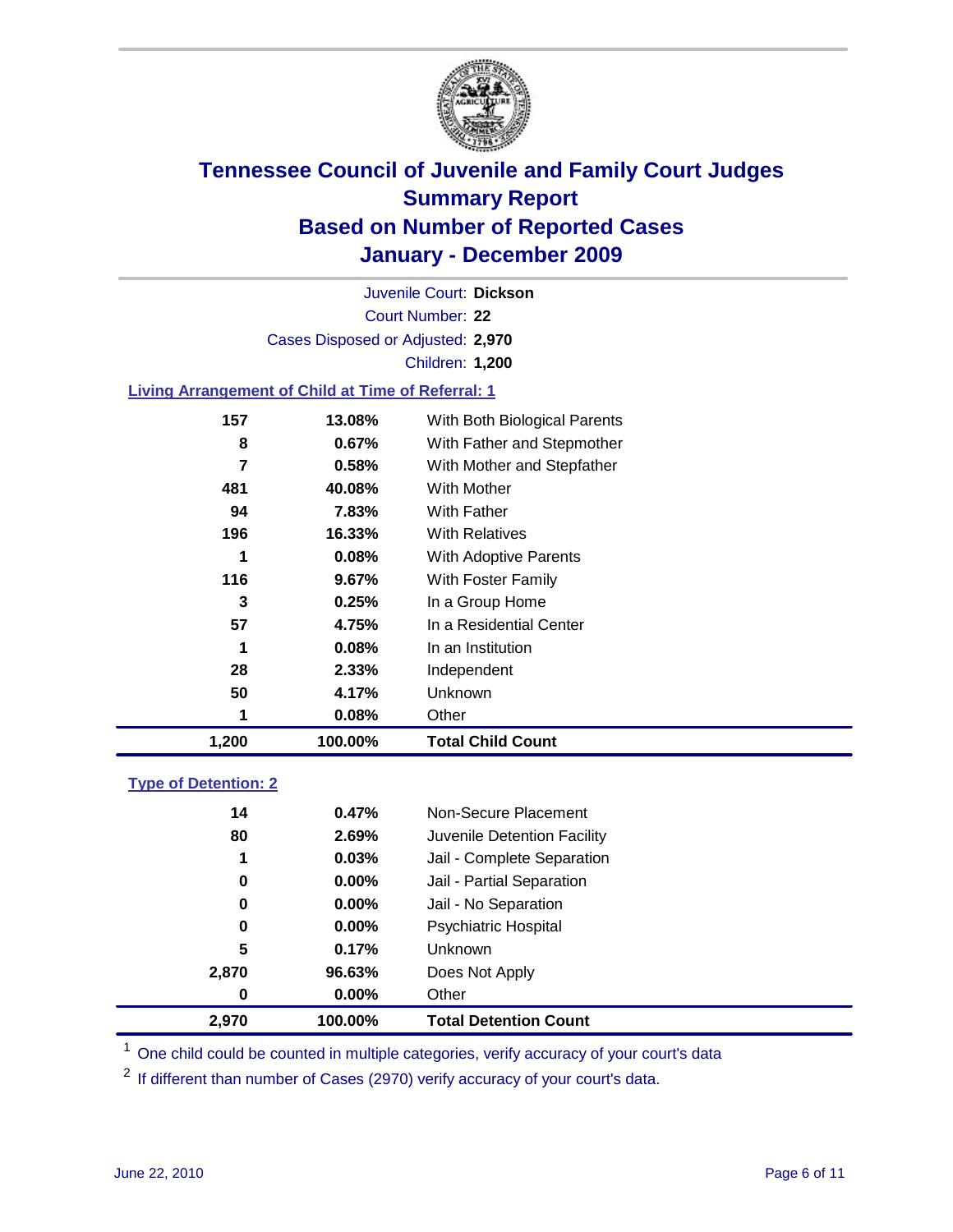

|                                                    | Juvenile Court: Dickson           |                                      |  |  |  |
|----------------------------------------------------|-----------------------------------|--------------------------------------|--|--|--|
|                                                    | Court Number: 22                  |                                      |  |  |  |
|                                                    | Cases Disposed or Adjusted: 2,970 |                                      |  |  |  |
|                                                    |                                   | <b>Children: 1,200</b>               |  |  |  |
| <b>Placement After Secure Detention Hearing: 1</b> |                                   |                                      |  |  |  |
| 8                                                  | 0.27%                             | Returned to Prior Living Arrangement |  |  |  |
| 5                                                  | 0.17%                             | Juvenile Detention Facility          |  |  |  |
| 1                                                  | 0.03%                             | Jail                                 |  |  |  |
|                                                    | 0.03%                             | Shelter / Group Home                 |  |  |  |
| 1                                                  | 0.03%                             | Foster Family Home                   |  |  |  |
| 0                                                  | 0.00%                             | Psychiatric Hospital                 |  |  |  |
| 9                                                  | 0.30%                             | Unknown                              |  |  |  |
| 2,945                                              | 99.16%                            | Does Not Apply                       |  |  |  |
| $\bf{0}$                                           | $0.00\%$                          | Other                                |  |  |  |
| 2,970                                              | 100.00%                           | <b>Total Placement Count</b>         |  |  |  |
|                                                    |                                   |                                      |  |  |  |
| <b>Intake Actions: 2</b>                           |                                   |                                      |  |  |  |
| 952                                                | 31.02%                            | <b>Petition Filed</b>                |  |  |  |
| 3                                                  | 0.10%                             | <b>Motion Filed</b>                  |  |  |  |
| 508                                                | 16.55%                            | <b>Citation Processed</b>            |  |  |  |
| $\mathbf{2}$                                       | 0.07%                             | Notification of Paternity Processed  |  |  |  |
| 1,603                                              | 52.23%                            | Scheduling of Judicial Review        |  |  |  |
| 0                                                  | 0.00%                             | Scheduling of Administrative Review  |  |  |  |
| 0                                                  | 0.00%                             | Scheduling of Foster Care Review     |  |  |  |
| $\bf{0}$                                           | 0.00%                             | Unknown                              |  |  |  |
| 0                                                  | 0.00%                             | Does Not Apply                       |  |  |  |
| 1                                                  | 0.03%                             | Other                                |  |  |  |
| 3,069                                              | 100.00%                           | <b>Total Intake Count</b>            |  |  |  |

<sup>1</sup> If different than number of Cases (2970) verify accuracy of your court's data.

<sup>2</sup> If different than number of Referral Reasons (3069), verify accuracy of your court's data.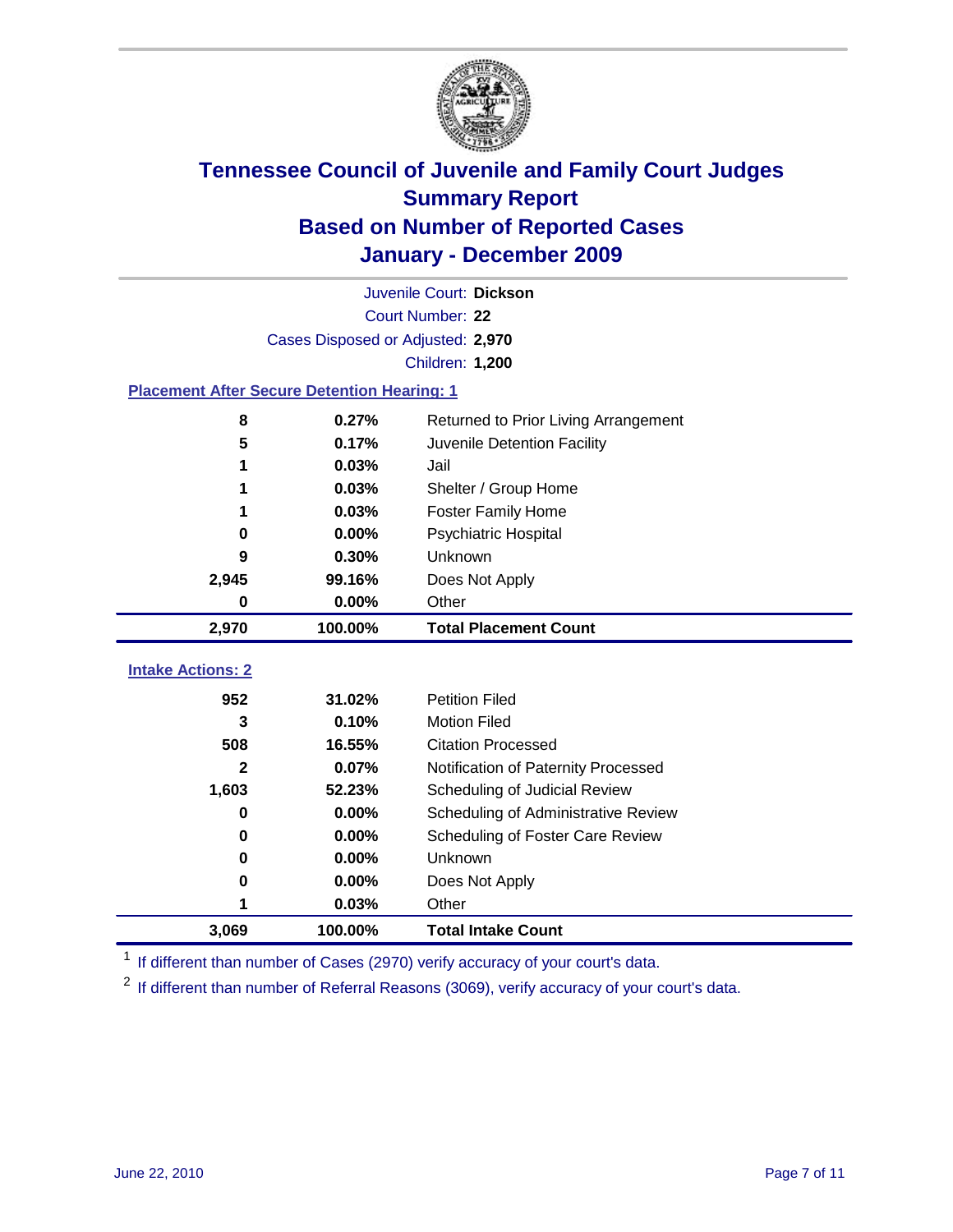

Court Number: **22** Juvenile Court: **Dickson** Cases Disposed or Adjusted: **2,970** Children: **1,200**

#### **Last Grade Completed by Child: 1**

| 38                                      | 3.17%   | Too Young for School         |  |
|-----------------------------------------|---------|------------------------------|--|
| 1                                       | 0.08%   | Preschool                    |  |
| 15                                      | 1.25%   | Kindergarten                 |  |
| 28                                      | 2.33%   | 1st Grade                    |  |
| 13                                      | 1.08%   | 2nd Grade                    |  |
| 22                                      | 1.83%   | 3rd Grade                    |  |
| 41                                      | 3.42%   | 4th Grade                    |  |
| 32                                      | 2.67%   | 5th Grade                    |  |
| 23                                      | 1.92%   | 6th Grade                    |  |
| 33                                      | 2.75%   | 7th Grade                    |  |
| 55                                      | 4.58%   | 8th Grade                    |  |
| 77                                      | 6.42%   | 9th Grade                    |  |
| 125                                     | 10.42%  | 10th Grade                   |  |
| 166                                     | 13.83%  | 11th Grade                   |  |
| 117                                     | 9.75%   | 12th Grade                   |  |
| 1                                       | 0.08%   | Non-Graded Special Ed        |  |
| 11                                      | 0.92%   | <b>GED</b>                   |  |
| 6                                       | 0.50%   | Graduated                    |  |
| 240                                     | 20.00%  | <b>Never Attended School</b> |  |
| 152                                     | 12.67%  | Unknown                      |  |
| 4                                       | 0.33%   | Other                        |  |
| 1,200                                   | 100.00% | <b>Total Child Count</b>     |  |
| <b>Enrolled in Special Education: 1</b> |         |                              |  |

| 1,200 | 100.00% | <b>Total Child Count</b> |
|-------|---------|--------------------------|
| 156   | 13.00%  | Unknown                  |
| 1.012 | 84.33%  | No                       |
| 32    | 2.67%   | Yes                      |
|       |         |                          |

One child could be counted in multiple categories, verify accuracy of your court's data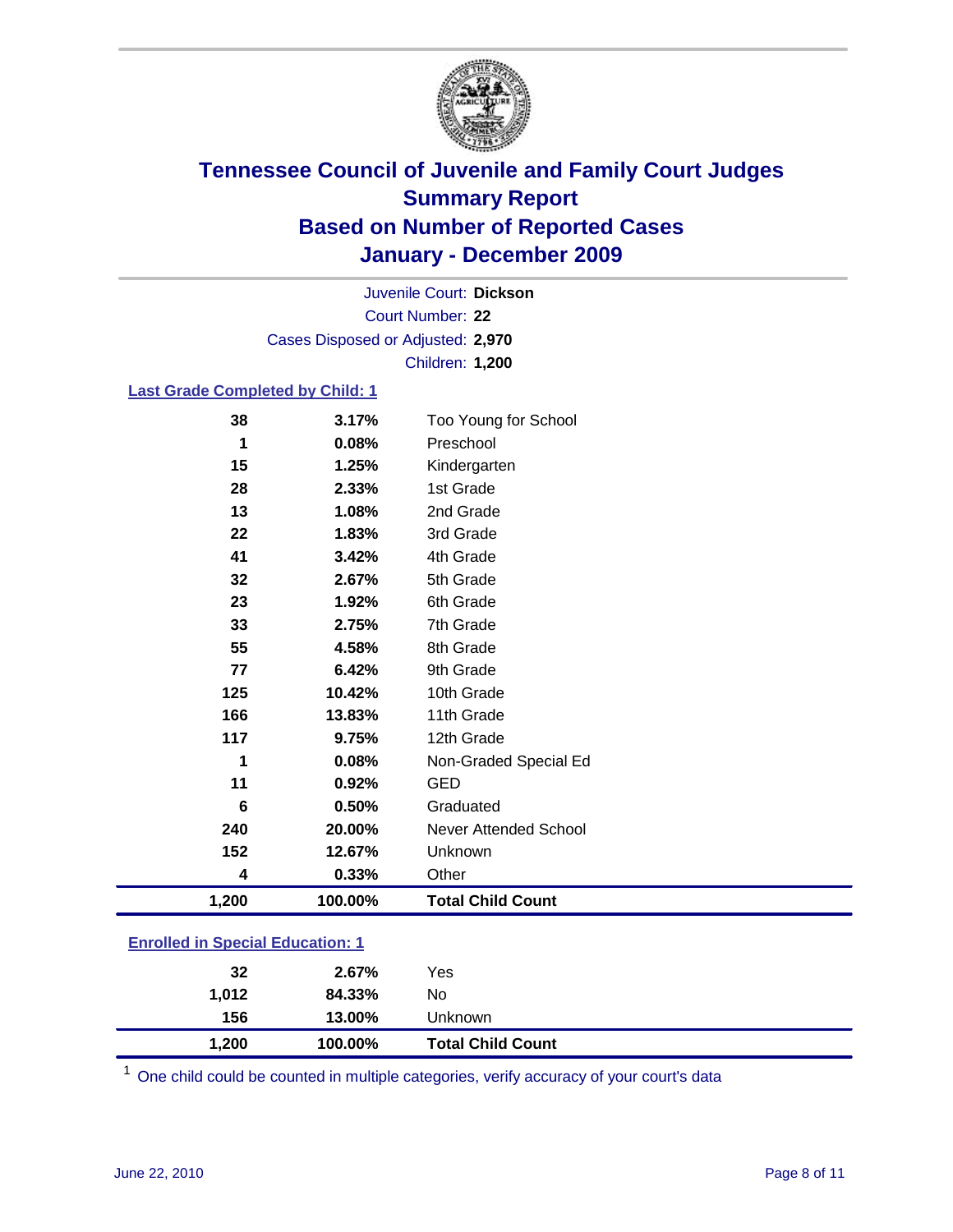

| Juvenile Court: Dickson      |                                   |                           |  |  |
|------------------------------|-----------------------------------|---------------------------|--|--|
|                              | Court Number: 22                  |                           |  |  |
|                              | Cases Disposed or Adjusted: 2,970 |                           |  |  |
|                              |                                   | <b>Children: 1,200</b>    |  |  |
| <b>Action Executed By: 1</b> |                                   |                           |  |  |
| 3,034                        | 98.86%                            | Judge                     |  |  |
| 35                           | 1.14%                             | Referee                   |  |  |
| 0                            | $0.00\%$                          | <b>YSO</b>                |  |  |
| $\bf{0}$                     | 0.00%                             | Other                     |  |  |
| 0                            | 0.00%                             | Unknown                   |  |  |
| 3,069                        | 100.00%                           | <b>Total Action Count</b> |  |  |

### **Formal / Informal Actions: 1**

| 56    | 1.82%    | Dismissed                                        |
|-------|----------|--------------------------------------------------|
| 0     | $0.00\%$ | Retired / Nolle Prosequi                         |
| 345   | 11.24%   | <b>Complaint Substantiated Delinquent</b>        |
| 235   | 7.66%    | <b>Complaint Substantiated Status Offender</b>   |
| 0     | $0.00\%$ | <b>Complaint Substantiated Dependent/Neglect</b> |
| 0     | $0.00\%$ | <b>Complaint Substantiated Abused</b>            |
| 0     | $0.00\%$ | <b>Complaint Substantiated Mentally III</b>      |
| 32    | 1.04%    | Informal Adjustment                              |
| 0     | $0.00\%$ | <b>Pretrial Diversion</b>                        |
| 4     | 0.13%    | <b>Transfer to Adult Court Hearing</b>           |
| 0     | $0.00\%$ | Charges Cleared by Transfer to Adult Court       |
| 699   | 22.78%   | Special Proceeding                               |
| 93    | 3.03%    | <b>Review Concluded</b>                          |
| 1,605 | 52.30%   | Case Held Open                                   |
| 0     | $0.00\%$ | Other                                            |
| 0     | $0.00\%$ | <b>Unknown</b>                                   |
| 3,069 | 100.00%  | <b>Total Action Count</b>                        |

<sup>1</sup> If different than number of Referral Reasons (3069), verify accuracy of your court's data.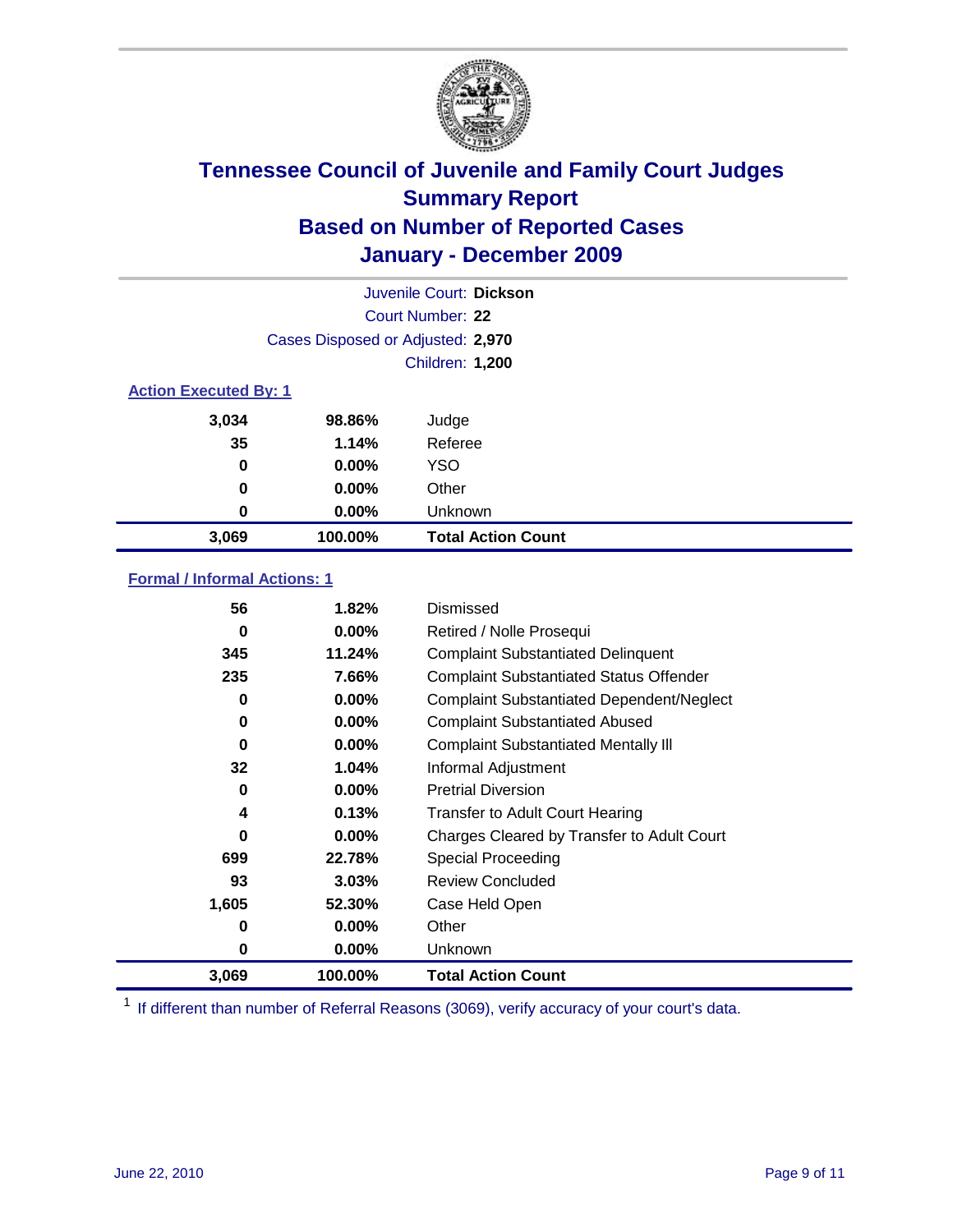

|                       |                                   | Juvenile Court: Dickson                               |
|-----------------------|-----------------------------------|-------------------------------------------------------|
|                       |                                   | Court Number: 22                                      |
|                       | Cases Disposed or Adjusted: 2,970 |                                                       |
|                       |                                   | Children: 1,200                                       |
| <b>Case Outcomes:</b> |                                   | There can be multiple outcomes for one child or case. |
| 127                   | 2.58%                             | <b>Case Dismissed</b>                                 |
| 0                     | 0.00%                             | Case Retired or Nolle Prosequi                        |
| 2                     | 0.04%                             | Warned / Counseled                                    |
| 1,728                 | 35.08%                            | <b>Held Open For Review</b>                           |
| 82                    | 1.66%                             | Supervision / Probation to Juvenile Court             |
| 0                     | 0.00%                             | <b>Probation to Parents</b>                           |
| 0                     | 0.00%                             | Referral to Another Entity for Supervision / Service  |
| 0                     | 0.00%                             | Referred for Mental Health Counseling                 |
| 43                    | 0.87%                             | Referred for Alcohol and Drug Counseling              |
| 0                     | 0.00%                             | <b>Referred to Alternative School</b>                 |
| 0                     | 0.00%                             | Referred to Private Child Agency                      |
| 0                     | 0.00%                             | Referred to Defensive Driving School                  |
| 0                     | 0.00%                             | Referred to Alcohol Safety School                     |
| 0                     | 0.00%                             | Referred to Juvenile Court Education-Based Program    |
| 6                     | 0.12%                             | Driver's License Held Informally                      |
| 0                     | 0.00%                             | <b>Voluntary Placement with DMHMR</b>                 |
| 0                     | 0.00%                             | <b>Private Mental Health Placement</b>                |
| 0                     | 0.00%                             | <b>Private MR Placement</b>                           |
| 0                     | 0.00%                             | Placement with City/County Agency/Facility            |
| 0                     | 0.00%                             | Placement with Relative / Other Individual            |
| 391                   | 7.94%                             | Fine                                                  |
| 319                   | 6.48%                             | <b>Public Service</b>                                 |
| 45                    | 0.91%                             | Restitution                                           |
| 0                     | 0.00%                             | Runaway Returned                                      |
| 67                    | 1.36%                             | No Contact Order                                      |
| $\bf{0}$              | 0.00%                             | Injunction Other than No Contact Order                |
| 26                    | 0.53%                             | <b>House Arrest</b>                                   |
| 0                     | 0.00%                             | <b>Court Defined Curfew</b>                           |
| 0                     | 0.00%                             | Dismissed from Informal Adjustment                    |
| 0                     | 0.00%                             | <b>Dismissed from Pretrial Diversion</b>              |
| 0                     | 0.00%                             | Released from Probation                               |
| 3                     | 0.06%                             | <b>Transferred to Adult Court</b>                     |
| 0                     | $0.00\%$                          | <b>DMHMR Involuntary Commitment</b>                   |